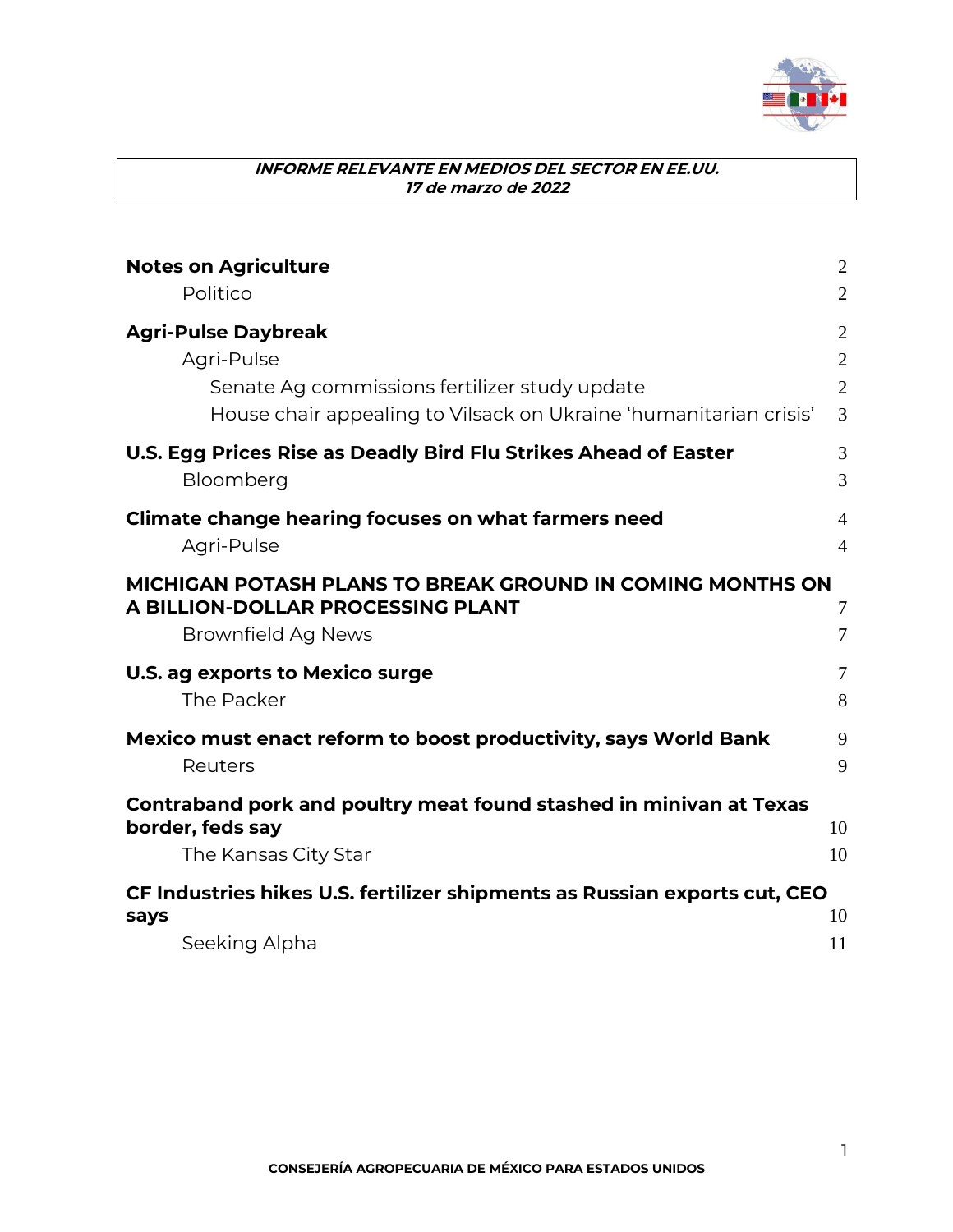

### <span id="page-1-0"></span>**Notes on Agriculture**

<span id="page-1-1"></span>Politico

- Republicans and Democrats butted heads over USDA's role in steering climate policy, as House Ag GOP members doubled down on their opposition to making climate change a central focus of the 2023 farm bill.
- Vilsack touted a 40 percent increase in the use of dairy digesters, which capture and repurpose methane and other emissions, in prepared remarks at the Energy Futures Initiative. He also reiterated his support for bioenergy with carbon capture and storage strategies.
- USDA's National Institute of Food and Agriculture will spend \$13 million on research that explores therapies and prevention strategies for animal diseases.
- Even higher prices for butter, cheese and other milk goods could be ahead, as a sharp decline in dairy bull semen purchases shows producers are opting to raise fewer dairy cows in favor of more profitable beef.

### <span id="page-1-2"></span>**Agri-Pulse Daybreak**

<span id="page-1-3"></span>Agri-Pulse

### <span id="page-1-4"></span>Senate Ag commissions fertilizer study update

Fertilizer prices are continuing to soar and threatening to go higher, so the Senate Agriculture Committee has asked economists at Texas A&M University to update a study that detailed the sharp cost increases heading into this year.

The update will likely show fertilizers have risen 20% to 30% over the levels shown in the study released in January, A&M economist Joe Outlaw disclosed during a House Ag Committee hearing Wednesday.

Outlaw told Agri-Pulse he expects the update to be ready in a couple of weeks.

The original study said fertilizer costs, including import tariffs, rose an average of \$688 per ton from late 2020 through October of 2021.

**By the way:** Economists at the American Farm Bureau Federation have posted [a primer on the Ukraine war and the implications for global food and](https://agri-pulse.us12.list-manage.com/track/click?u=f5a0aaec713d79bbd5f7ec87c&id=5bf05fa931&e=0387767c24)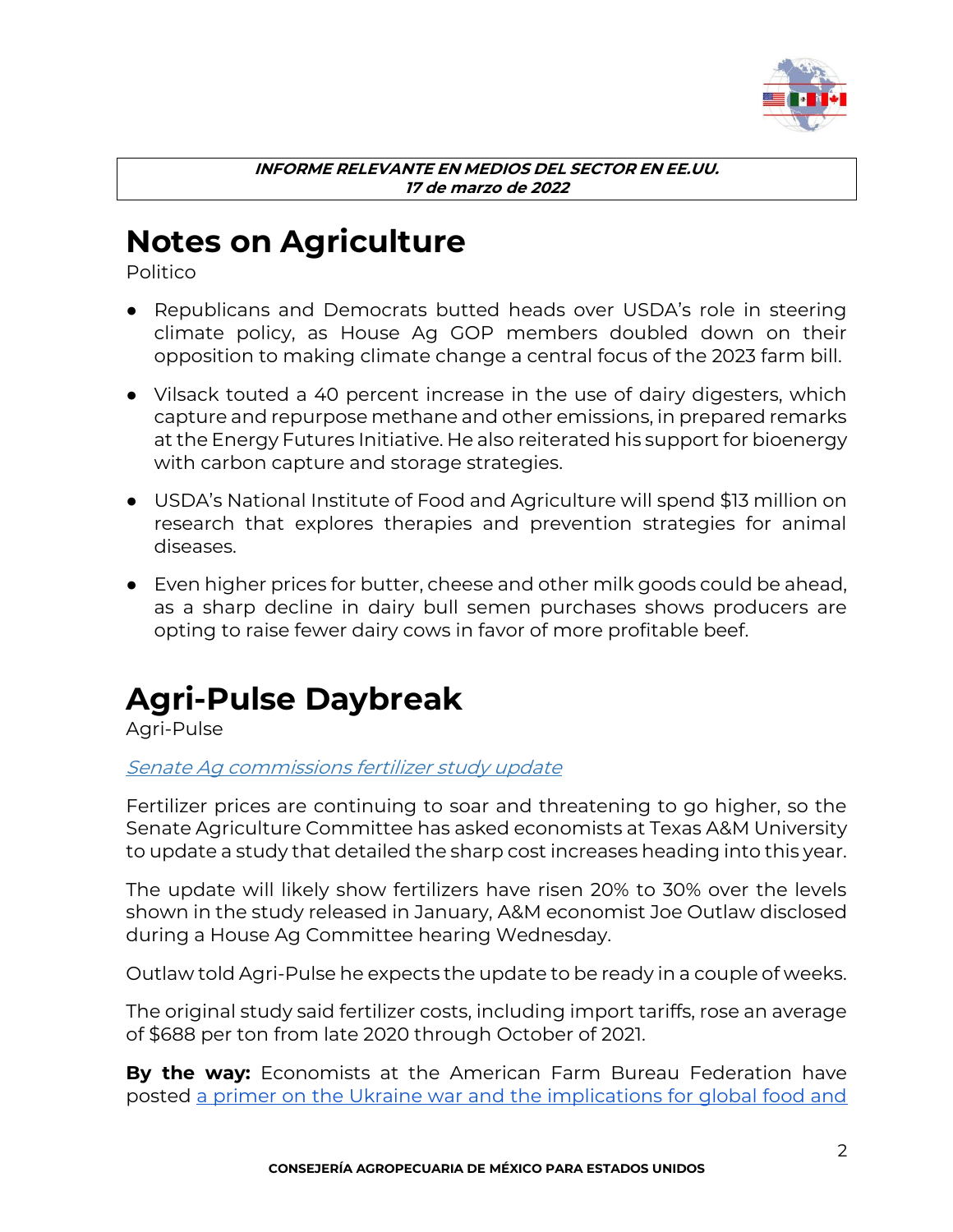

[fertilizer supplies.](https://agri-pulse.us12.list-manage.com/track/click?u=f5a0aaec713d79bbd5f7ec87c&id=5bf05fa931&e=0387767c24) Economist Veronica Nigh warns that many countries that import fertilizer from Russia are on its list of "unfriendly" nations, which could ultimately disrupt fertilizer trade and drive prices up even further.

<span id="page-2-0"></span>House chair appealing to Vilsack on Ukraine 'humanitarian crisis'

Some House Ag Republicans say [the committee's focus Wednesday on how](https://agri-pulse.us12.list-manage.com/track/click?u=f5a0aaec713d79bbd5f7ec87c&id=949dd46183&e=0387767c24)  [the next farm bill should address climate](https://agri-pulse.us12.list-manage.com/track/click?u=f5a0aaec713d79bbd5f7ec87c&id=949dd46183&e=0387767c24) change was ill-timed, given the situation in Ukraine and soaring fertilizer and fuel costs.

"How is this administration, how are we in Congress, addressing those high costs and inflationary pressures? What is the Biden administration doing?" asked Rep. Rodney Davis, R-Ill.

Rep. Austin Scott, R-Ga., called for a hearing "on the potential reduction in the global food supply and the impact of hunger and geopolitical stability around the world" because of the Russian invasion.

Ag Committee Chairman David Scott of Georgia said his colleagues' comments were "well taken" and that he was preparing a letter to Ag Secretary Tom Vilsack "to bring some additional tools to help address this humanitarian crisis that is now taking place."

He didn't provide specifics, and his staff declined to elaborate on what the letter would address.

# <span id="page-2-1"></span>**U.S. Egg Prices Rise as Deadly Bird Flu Strikes Ahead of Easter**

<span id="page-2-2"></span>**Bloomberg** 

Highly pathogenic avian influenza is back in the U.S., forcing farmers to cull flocks and pushing up egg prices at a time of rampant food inflation.

The deadly virus has been hitting poultry operations along the East Coast and Midwest, including top producer Iowa, where a farm was recently forced to cull nearly a million birds.

The lost production is starting to push up egg prices right before Easter, a time of peak demand, said Karyn Rispoli, an egg market reporter at commodity researcher Urner Barry. Buyers are stocking up to head off any looming supply disruptions. More expensive commodity egg prices could soon trickle down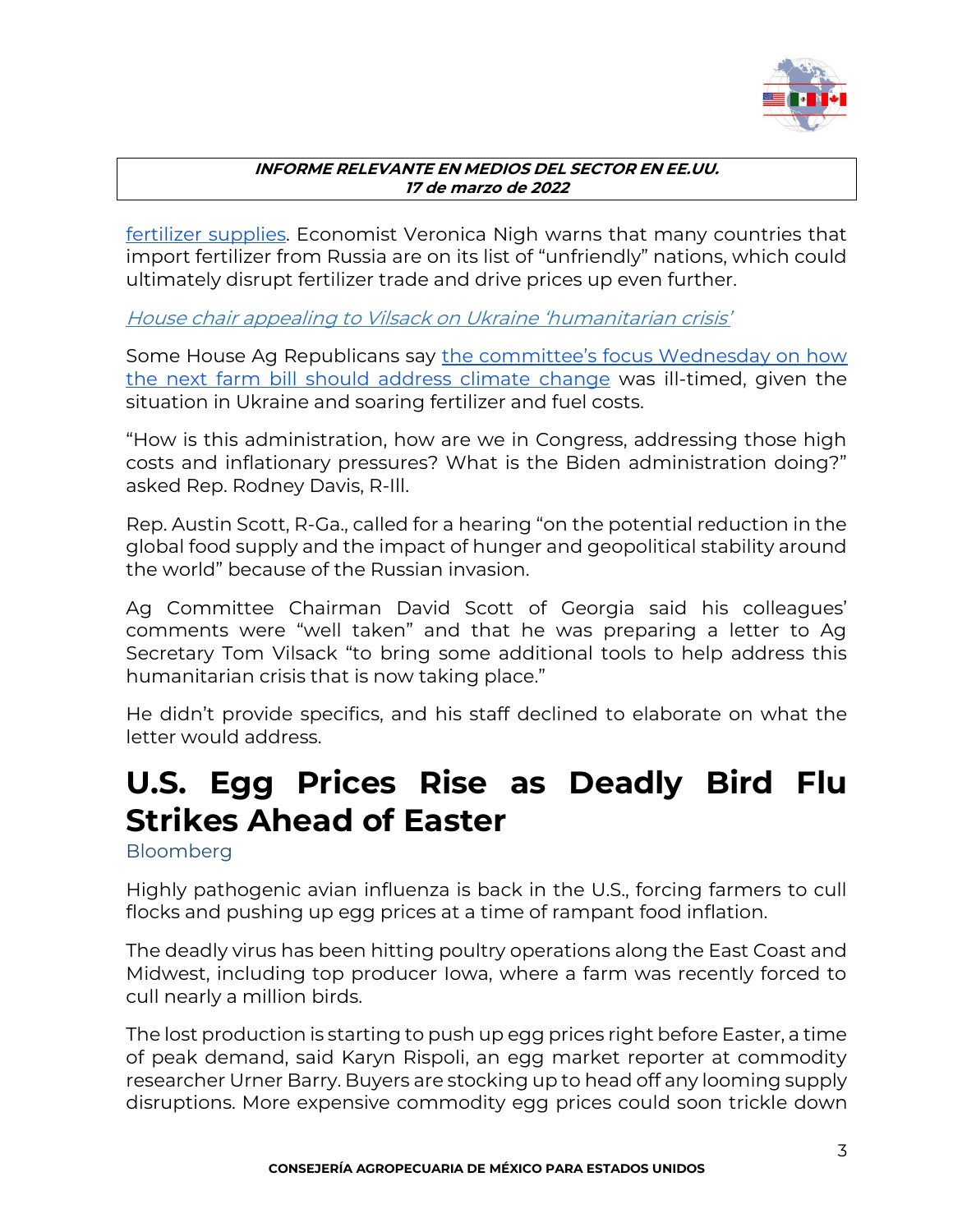

to grocery stores, adding to pain that consumers are already feeling with inflation rising at the fastest pace in four decades.

"While there's no such thing as a 'good' time for bird flu, the timing of this one couldn't be worse, with Easter only five weeks away," she said.

According to Urner Barry, wholesale eggs jumped 10 cents to \$1.60 a dozen Wednesday, which is the biggest single-day gain since the onset of Covid-19. For comparison, the five-year average for this time of year is \$1.44. And prices will likely keep climbing in the coming weeks, according to John Brunnquell, chief executive officer of producer Egg Innovations.

"Bidding remains very strong among different egg companies, and so you're going to see significantly higher" prices at grocery stores, he said.

During the last outbreak in 2015, egg prices touched records after 50 million laying hens across 15 states had to be culled at a cost of nearly \$1 billion to the federal government. This time around, Brunnquell said, egg producers have been doing an effective job of stopping the spread. But one concern is that wild birds are migrating, and they're major vectors for the virus.

The emergence of bird flu is adding to a tight supply situation. Egg-laying chicken numbers were already on the decline, Stephens analyst Ben Bienvenu said in a phone interview.

"When you layer that on top of that what's going on with avian influenza, and the precedent of 2015, the impact on the market could be material," he said.

# <span id="page-3-0"></span>**Climate change hearing focuses on what farmers need**

<span id="page-3-1"></span>Agri-Pulse

More technical assistance and streamlined application processes for conservation programs would help farmers adopt practices to reduce greenhouse gases, lawmakers were told at a hearing on how the next farm bill should address climate change.

"It is about workforce," former Sen. Heidi Heitkamp of North Dakota told the House Agriculture Committee on Thursday, recommending that the Natural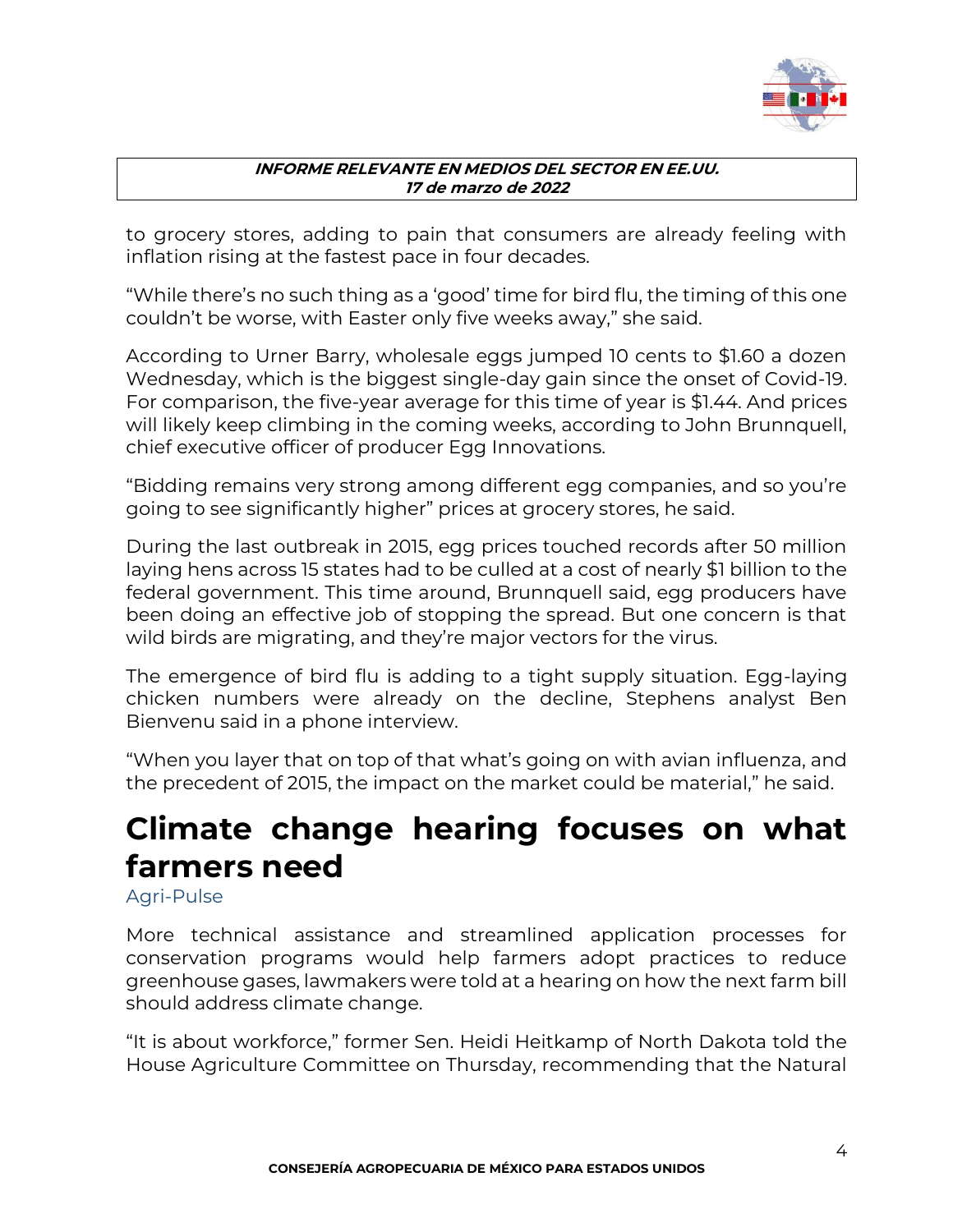

Resources Conservation Service increase the use of partnerships with landgrant universities and other entities to get needed technical help to farmers.

"I'm urging you all not to reduce local staff," Heitkamp said, adding, "Let's build a pipeline from FFA — they're our future leaders."

Speaking of conservation practices that can sequester carbon and improve soil health, she added, "People will do it if they know how to do it."

Heitkamp and others at the hearing also mentioned how programs such as the Environmental Quality Incentives Program and Conservation Stewardship Program cannot meet producer demand. EQIP, for example, can only fund about 25% of applicants.

The witnesses supported the Biden administration's \$1 billion Partnerships for Climate-Smart Commodities, but some on the committee were critical. Ranking Republican Glenn "GT" Thompson questioned USDA's authority to implement the program through the Commodity Credit Corp., and Texas A&M economist Joe Outlaw, while calling the program "a positive," cautioned that "when you start developing climate-smart commodities, unless you have the ability for every area of the country to participate, then you can potentially have segmented markets."

Chuck Conner, CEO of the National Council of Farmer Cooperatives, representing the Food and Agriculture Climate Alliance (FACA), and Heitkamp both forcefully defended the program, with Heitkamp characterized it as giving rural Americans an opportunity to develop local solutions.

Some Republicans on the committee said the hearing comes at the wrong time. Rep. Rodney Davis, R-Ill., said producers in his district are not talking about climate change today, but about sharply increasing fuel and fertilizer prices. Davis, who is facing what could be a bruising re-election campaign against fellow Republican Mary Miller, also said Biden has "abandoned American farmers in so many ways," including the "waters of the U.S." rewrite being considered by the Environmental Protection Agency and Army Corps of Engineers.

Conner pushed back on the criticism, acknowledging that "the coffee shop talk today is not climate change, it's world events, it's fertilizer prices, it's a number of things that are literally … in your face."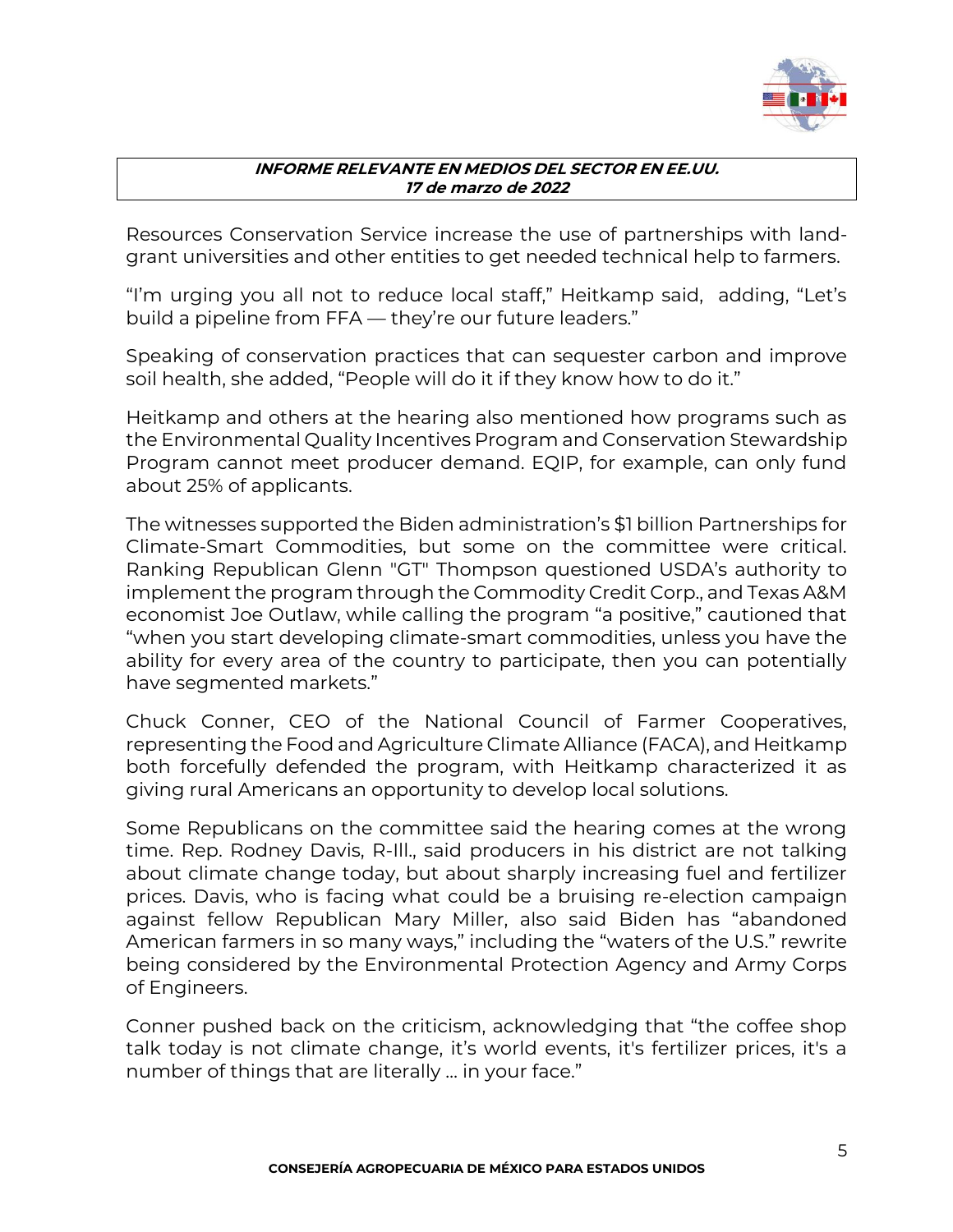

But he also said "we find great interest from our producers when we start talking about climate in the context of incentive-based, in the in the context of additional resources and revenues in your pocket."

"Farmers need a better shake," he said. "And we're doing this right now to try and give them that."

USDA borrowed heavily from FACA's 2020 recommendations in developing the climate-smart partnerships program.

Outlaw urged caution on efforts to tie climate-smart practices to the price of crop insurance premiums, saying such an effort could create "regional winners and losers." But Kristin Weeks Duncanson, a grower from Mapleton, Minn., who testified on behalf of AGree Economic and Environmental Risk Coalition, said crop insurance needs to be modernized by incentivizing climate-smart practices such as cover cropping and rotational grazing.

Shakera Raygoza, owner and operator of a small and diversified farming operation — Terra Preta Farm in Edinburg, Texas — said conservation program applications need to be shortened and simplified, and technical assistance needs to be available.

"Loans are designed for large commodity farmers who grow one or two crops," she said, noting that she has had to convert production figures from her farm's tiny spinach bed into "into yield per acre units."

Raygoza also small farmers "would benefit from programs that will provide funding up front for conservation without placing the burden of financing onto the farmers who may not have access to credit."

Glenda Humiston, vice president at the University of California Agriculture and Natural Resources in Davis, said the definitions of "rural" and "metropolitan" used to determine funding eligibility denies needed assistance to many rural counties, which are considered "metropolitan" if they have one population center over 50,000.

"We need to quit thinking about population" in making funding decisions, Humiston said, pointing also to the example of USDA Rural Development water and environmental programs that limit eligibility to rural communities of 10,000 people or fewer.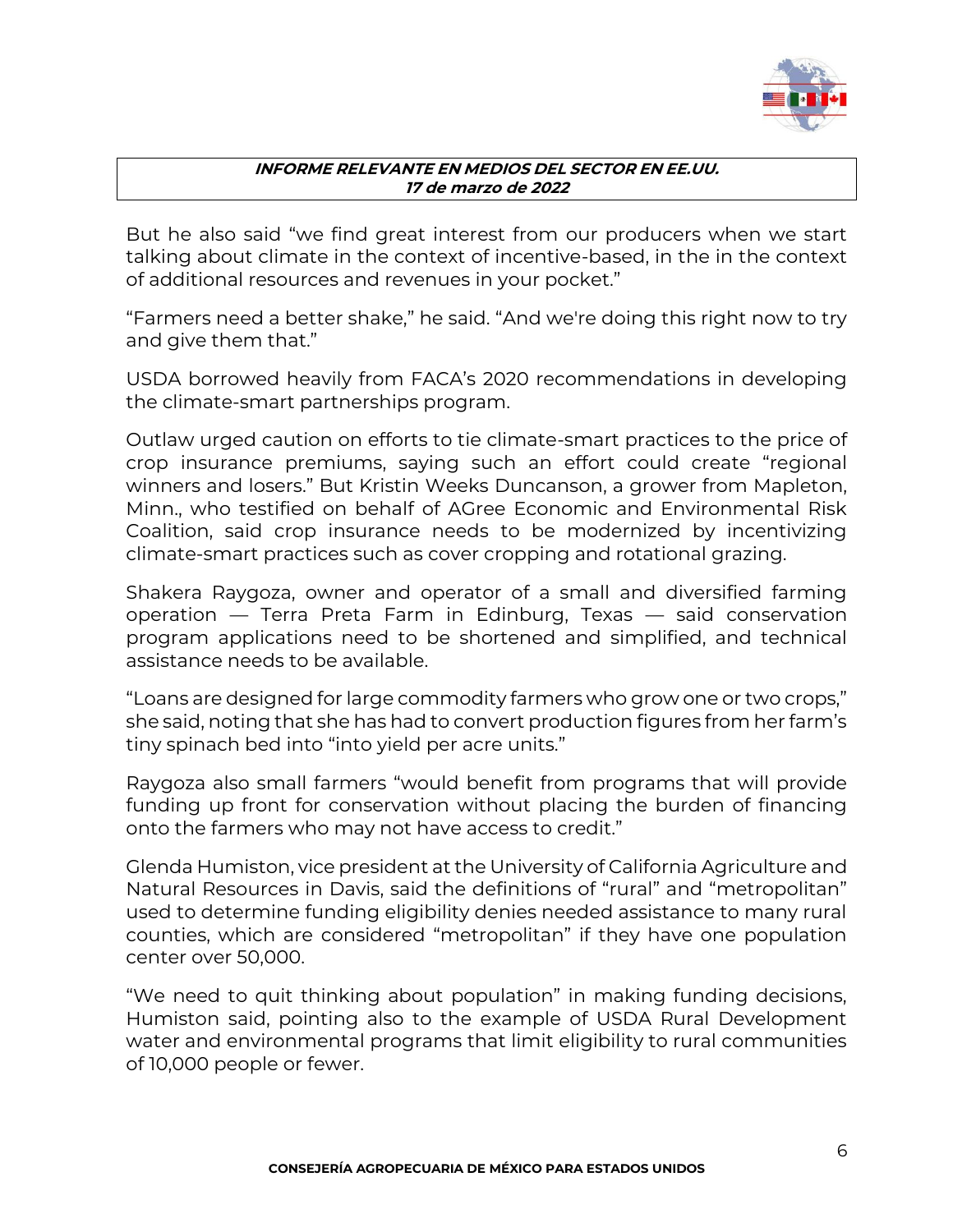

Heitkamp spoke on behalf of the Bipartisan Policy Center; Raygoza for the National Young Farmers Coalition; and Outlaw for the Texas A&M Agricultural and Food Policy Center.

# <span id="page-6-0"></span>**MICHIGAN POTASH PLANS TO BREAK GROUND IN COMING MONTHS ON A BILLION-DOLLAR PROCESSING PLANT**

<span id="page-6-1"></span>Brownfield Ag News

A leading developer of the Michigan Potash & Salt Company says having a domestic fertilizer supply can't come soon enough as America's dependence on global suppliers remains in upheaval.

"We won't have to worry about the reliance so much from foreign entities."

VP of potash and market development Ward Forquer tells Brownfield the central Michigan mines were operated until the '80s when Mosaic closed them in favor of Canadian facilities that produced 10 times more product.

Forquer says today that supply is also under threat of rail strikes, which could make a tight fertilizer situation even worse.

"And if that happens, that too will make it even tougher to get the fertilizer we need for this upcoming spring season," he says.

[Since 2000, the company has been undergoing the permitting process to](https://mipotash.com/)  [restart operations and in the next 60 days, he expects construction to finally](https://mipotash.com/)  [start on the 10 acre, \\$1.1 billion-dollar processing facility.](https://mipotash.com/)

Forquer says USDA's recent announcement to support American-made fertilizer along with new infrastructure funding should also help move the project along. It's expected to produce 650,000 tons of potash annually and be completed in about three years.

The U.S. imports over 90 percent of its potash consumption, mainly from Canada, Russia, and Belarus.

### <span id="page-6-2"></span>**U.S. ag exports to Mexico surge**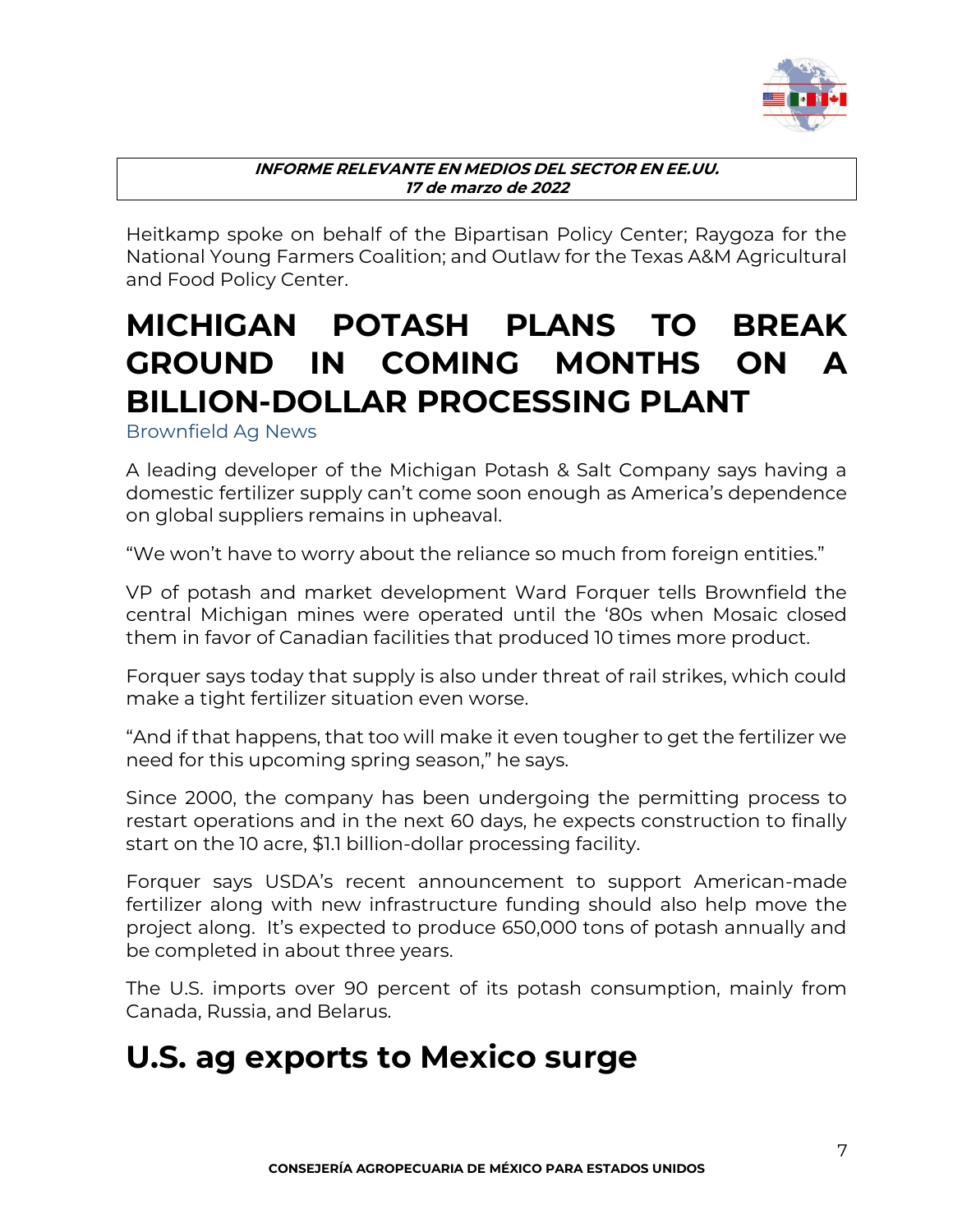

### <span id="page-7-0"></span>The Packer

U.S. ag exports to Mexico busted all-time records in 2021, the USDA reports. "A recovery from 2020 pandemic lockdowns and high global commodity prices helped values, as well as quantity, increase in 2021," the USDA report said. For 2021, the USDA said U.S. agricultural exports to Mexico totaled \$25.5 billion, up from nearly 40% from \$18.3 billion in 2020.

U.S. imports of agricultural products from Mexico also rose \$37.9 billion in 2021, up 15% compared with 2020, USDA trade numbers said.

Export gains were led by grains, dairy products, meat, fresh fruit, processed vegetables and fruit, and condiment and sauces.

In 2021, the USDA said U.S. exports of fresh fruit rose 37% to \$748 million, up strongly from \$545 million in 2020. U.S. fresh vegetable exports to Mexico topped \$238 million in 2021, up 3% from \$231 million in 2020.

Record processed vegetable trade was driven by quantity and value increases in frozen potato products (\$261 million), which the USDA said reflected a reopening of the restaurant and hospitality sector after a challenging 2020.

Strong U.S. apple (\$349 million) exports led to growth in the fresh fruit sector. "Orange and tangerine exports (\$29 million), [were] driven by high demand for products containing vitamin C during the COVID-19 pandemic," the report said. It also found that U.S. cherry (\$16 million) exports to Mexico increased an impressive 235% from 2020.

Record growth in the organic category, according to the report, was fueled by both retail and restaurant demand for fresh organic fruit (apples, grapes, pears, peaches and others), as well as lettuce and spinach. Baby food and other organic processed products also saw significant growth.

"Higher-income consumers in Mexico are willing to pay a premium for USDA organic products with the hopes of attaining higher health and food safety benefits – a trend the pandemic has bolstered," the report said.

Star performers for U.S. ag exports to Mexico in 2021:

- Dairy products (\$1.8 billion);
- Pork and pork products: (\$1.7 billion);
- Fresh and processed fruits and vegetables (\$1.7 billion);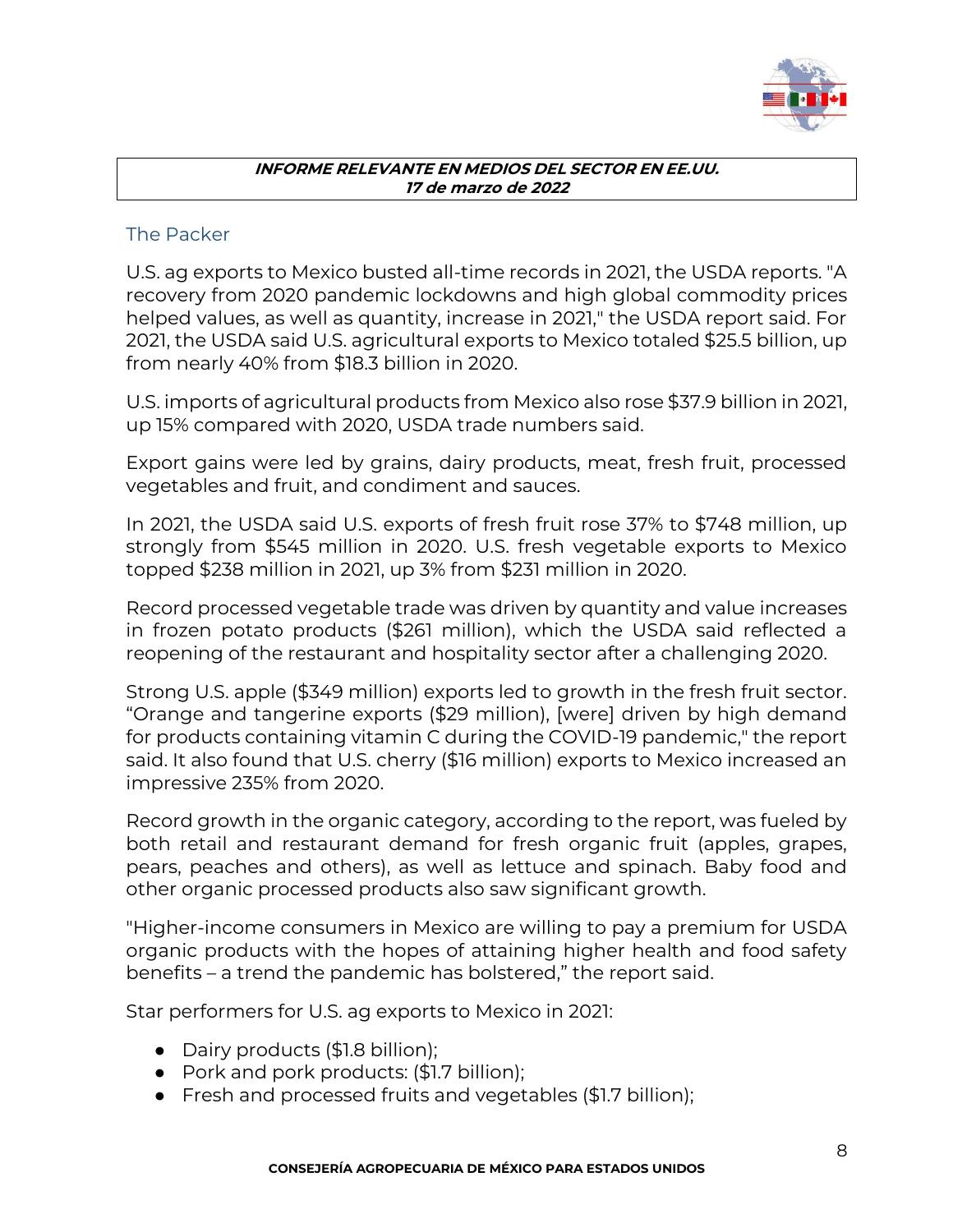

- Processed Foods and Juices (\$1.7 billion);
- Poultry Meat and Products (excluding eggs) (\$1.3 billion);
- Eggs and Products (\$215 million);
- Organics (\$200 million);
- Beef for ground meat and processing (\$509 million);
- $\bullet$  Corn (\$4.7 billion):
- Soybeans (\$2.7 billion); and
- Wheat (\$1.3 billion).

### <span id="page-8-0"></span>**Mexico must enact reform to boost productivity, says World Bank**

<span id="page-8-1"></span>**Reuters** 

Mexico should enact a series of reforms to boost the country's low productivity, the World Bank said in a report released on Wednesday.

It said the need for change was "more important than ever" as the COVID-19 pandemic exacerbated long-standing structural challenges to productivity growth.

The financial institution, which seeks to fight poverty worldwide, said that Mexico lacks the capital to propel economic growth.

Central bank member Jonathan Heath similarly said in February the country lacked a "growth engine" and the private investment needed to up the country's gross domestic product (GDP). read more

The World Bank called for an end to market concentration in Mexico and said that while large firms control much of the country's economic power, they do not grow quickly enough or create enough jobs.

If the Latin American nation had followed the United States' recovery from the 2008 financial crisis, Mexico's productivity would be 9% higher, the report said.

In an accompanying event in Mexico on Wednesday, the country's Deputy Finance Minister Gabriel Yorio said that the hit to global value chains initially caused by the COVID-19 pandemic would likely be prolonged due to Russia's recent invasion of Ukraine.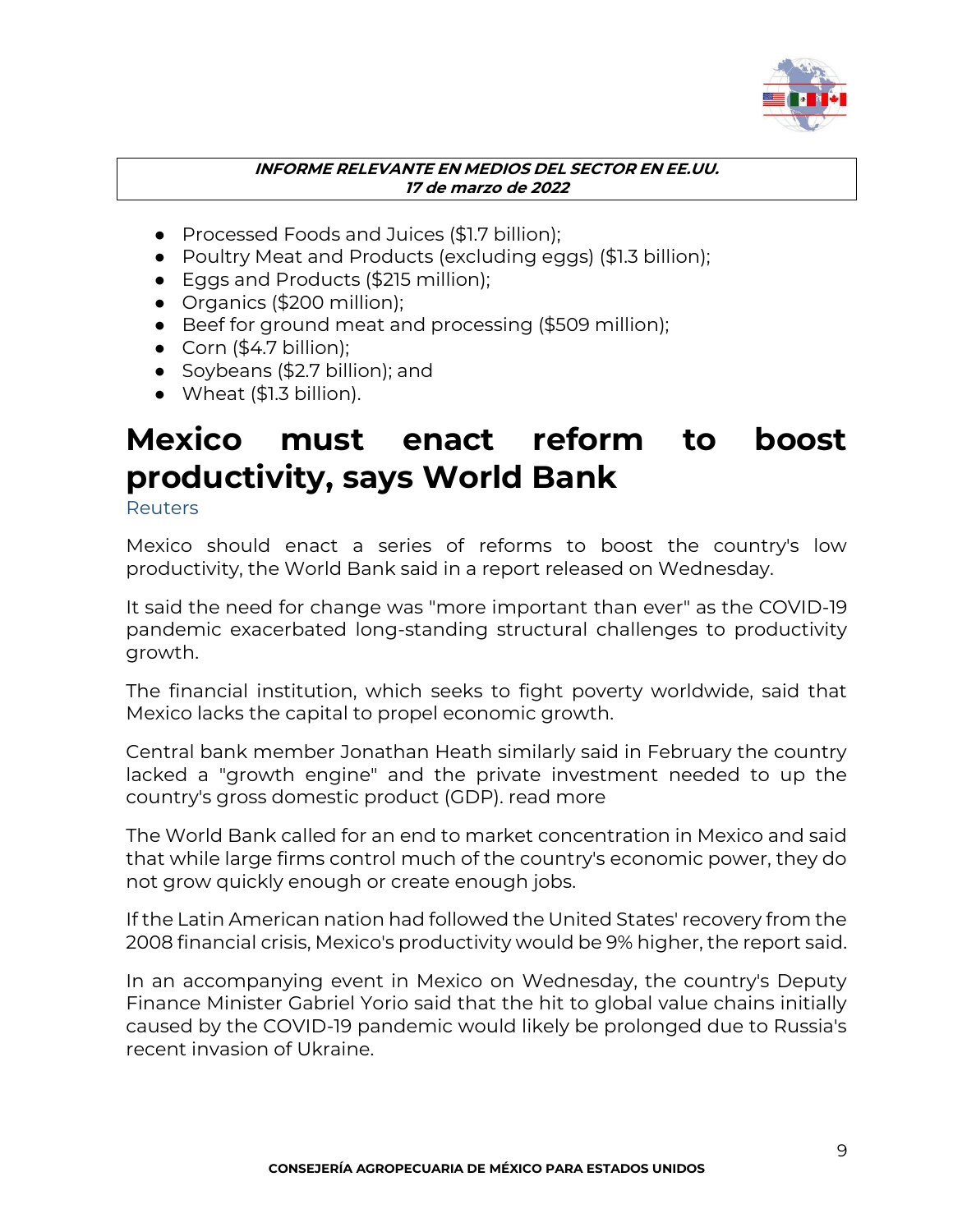

# <span id="page-9-0"></span>**Contraband pork and poultry meat found stashed in minivan at Texas border, feds say**

<span id="page-9-1"></span>The Kansas City Star

Border officers found 124 pounds of prohibited pork and poultry meat hidden in a minivan crossing into Texas, officials say. U.S. CUSTOMS AND BORDER PROTECTION

Prohibited pork and poultry meat — 124 pounds of it — were found stashed inside a minivan as the driver tried crossing the border into Texas, federal officials say.

The [contraband meat was then seized](https://www.cbp.gov/newsroom/local-media-release/cbp-officers-agriculture-specialists-seize-124-pounds-prohibited-fresh) by officers and agriculture specialists at the Laredo Port of Entry, according to a March 16 news release from U.S. Customs and Border Protection.

Pork and pork products are always [banned from entering the U.S.](https://help.cbp.gov/s/article/Article-3619?language=en_US#:~:text=Food%20products%20should%20be%20commercially,them%20into%20the%20United%20States.) through Mexico, officials say, and other meats are either prohibited or restricted. This is to ensure [harmful pests or diseases](https://www.dontpackapest.com/) don't make it into the country through food products.

Authorities say the driver in this case did not declare having any meats when arriving at the border. But when officers examined the van, they found 117 pounds of fresh pork and almost seven pounds of fresh poultry hidden in the van.

The driver was fined \$1,000 after "attempting to import and failing to declare the prohibited agriculture products," according to the news release.

"This significant prohibited meat seizure exemplifies the importance of CBP's agriculture mission in preventing the spread of potential animal diseases that could risk public safety and inflict harm on our nation's agricultural economy," said Laredo Port Director Alberto Flores in a statement.

### <span id="page-9-2"></span>**CF Industries hikes U.S. fertilizer shipments as Russian exports cut, CEO says**